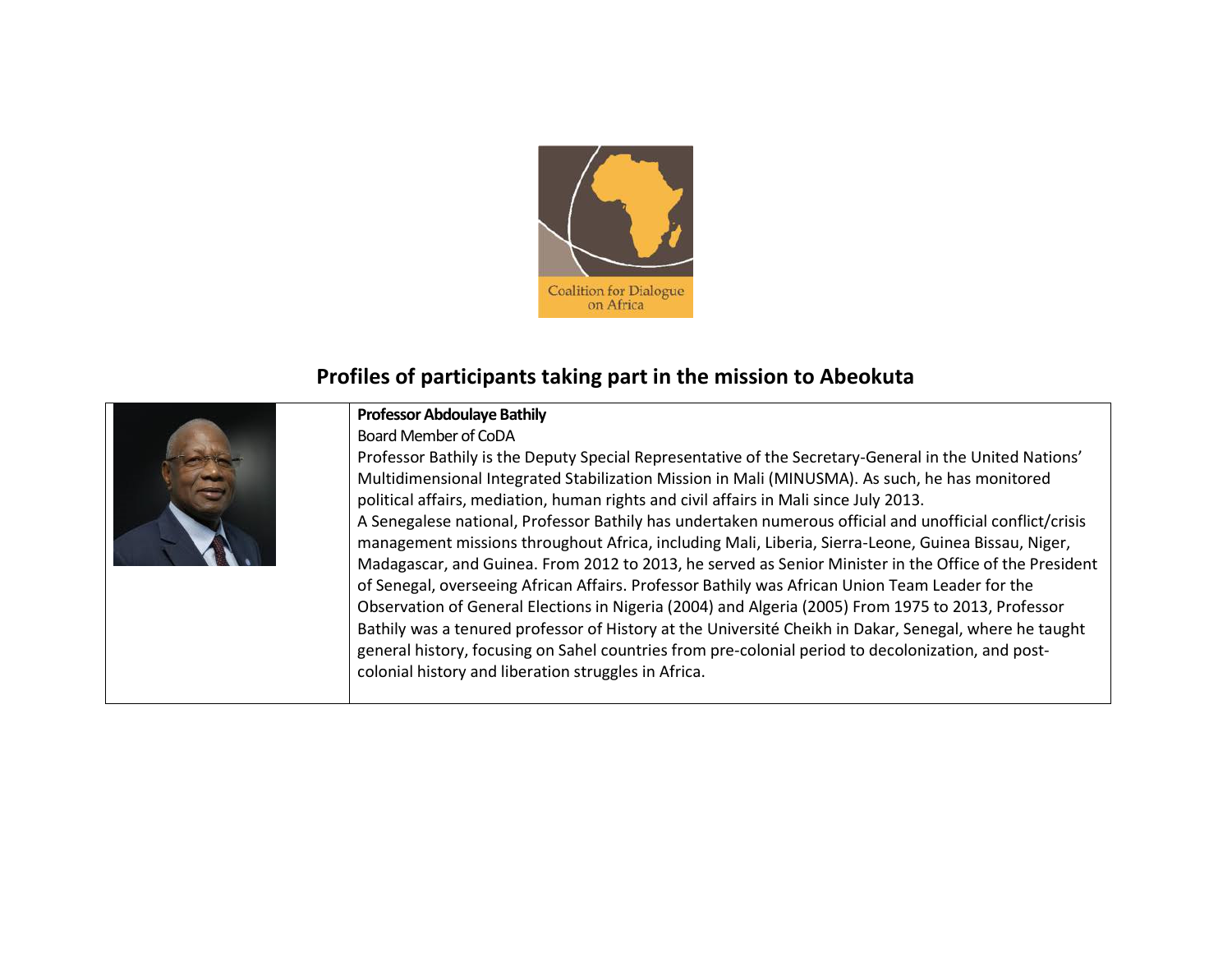| His Excellency Chief Lucky Nosakhare Igbinedion is former Governor of Edo State, Nigeria, and Deputy<br>Chancellor of Igbinedion University, as well as the Igbinedion University Teaching Hospital and Research<br>Centre, Okada. Prior to these he served as the Chairman of Oredo Local Government Area of Edo State,<br>Nigeria and was awarded Best local government Chairman in Nigeria for his developmental efforts in the<br>municipality. During his tenure as Governor, he established a lot of institutions across Edo State and was<br>elected Chairman of the Nigerian Governors' Forum.<br>Chief Lucky Igbinedion believes in African home-grown solutions and is passionate to see equitable and<br>universal access to vaccines and vaccination as well as healthcare in Africa.<br>He established and funded several orphanages, rehabilitation facilities, centres for disabled persons and<br>other less privileged members of the society. His footprints are conspicuously visible in such<br>organizations as Project Charilove, the Ossiomo Leprosy Centre and Idia Renaissance Project, which<br>have achieved remarkable success in curtailing the trafficking of young girls for prostitution in foreign<br>countries and the rehabilitation of those returned from countries where they were trafficked.<br>He holds a Bachelor of Science degree in Marketing from the University of Wyoming, a Master's degree<br>in Business Administration from the Jackson State University, Mississippi, and an honorary doctorate<br>degree from Igbinedion University, Okada and Ambrose Alli University, Edo State. |
|------------------------------------------------------------------------------------------------------------------------------------------------------------------------------------------------------------------------------------------------------------------------------------------------------------------------------------------------------------------------------------------------------------------------------------------------------------------------------------------------------------------------------------------------------------------------------------------------------------------------------------------------------------------------------------------------------------------------------------------------------------------------------------------------------------------------------------------------------------------------------------------------------------------------------------------------------------------------------------------------------------------------------------------------------------------------------------------------------------------------------------------------------------------------------------------------------------------------------------------------------------------------------------------------------------------------------------------------------------------------------------------------------------------------------------------------------------------------------------------------------------------------------------------------------------------------------------------------------------------------------------------|
| Akere T. Muna is the founder and former President of Transparency International (TI) Cameroon. Called<br>to the Bar of England and Wales in 1978, he is a lawyer by training. In 2007-2008, he was appointed a<br>member of the independent High-Level Audit Panel of the African Union. From 2008 to 2014, he was<br>President of the African Union's Economic, Social and Cultural Council (ECOSOCC).<br>He is a former President of the Pan African Lawyers Union (2005-2014) and former President of the<br>Cameroon Bar Association. He is a former member of the IMF (International Monetary Fund) Advisory<br>Group for Sub-Saharan Africa (2010). In January 2010, he was elected for a 4-year term to the Panel of<br>Eminent Persons, which oversees the African Peer Review process; he later became the Chairperson<br>until the end of his term in 2014. He is currently the first ever Sanctions Commissioner of the African<br>Development Bank. He was actively involved in the TI working group that helped draft the AU<br>Convention on Preventing and Combating Corruption. He authored a guide to the Convention. He was<br>elected Vice-Chair of TI's Board in 2005 and again in 2008 and 2011. His term ended in 2014. Since then,<br>he serves as Chair of the Council of the International Anti-Corruption Conference (IACC). The IACC is the                                                                                                                                                                                                                                                                   |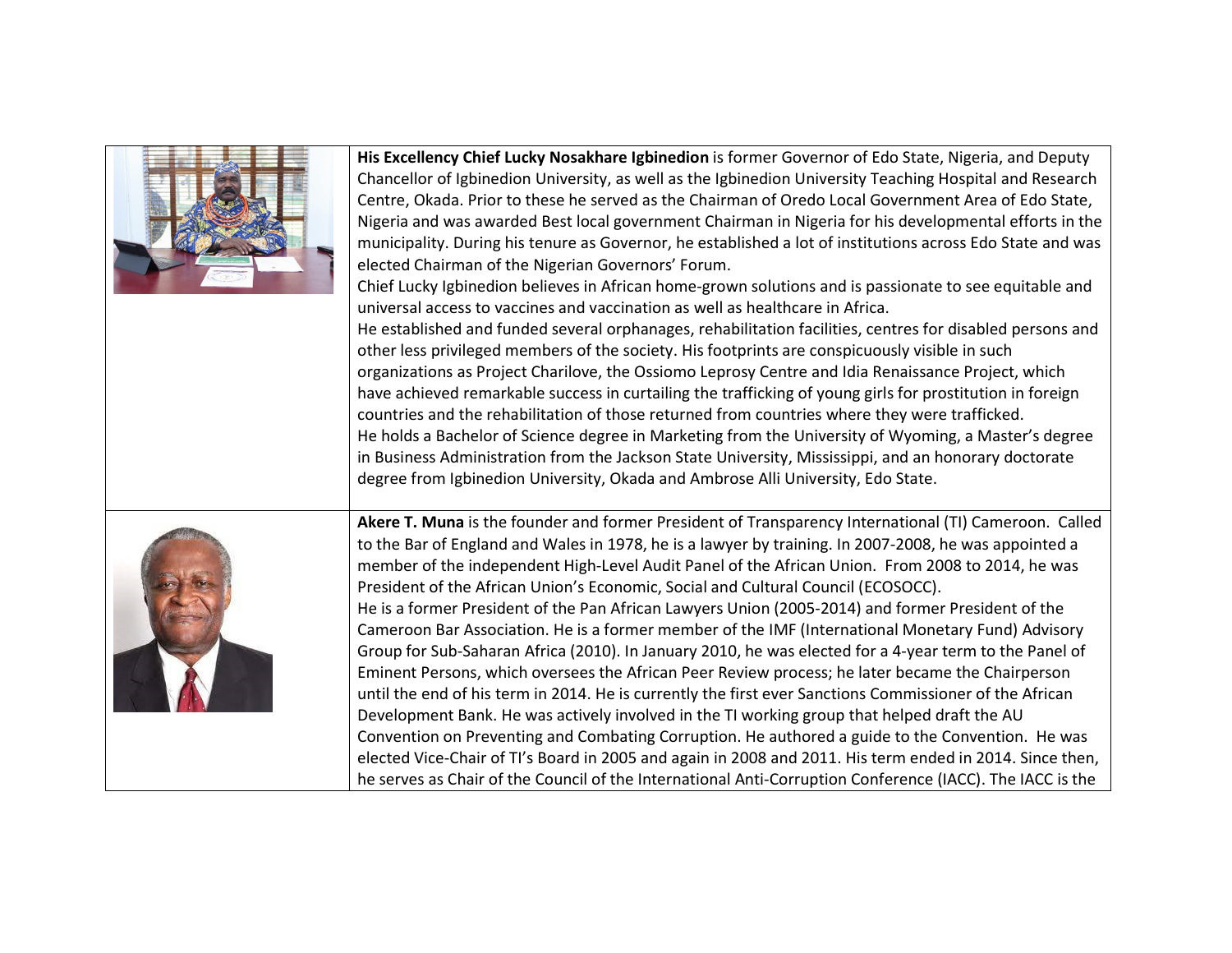| world's premier anti-corruption global forum for bringing together heads of state, civil society, the<br>private sector and more.                                                                                                                                                                                                                                                                                                                                                                                                                                                                                                                                                                                                                                                                                                                                                                                                                                                                                                                                                                                                                                                                                                                                                                                                                                                                                                                                                                                                                                                                                                                                                                                                                                                                                                                                                                                                                                                                                                                                                                                                                                                                                                                                      |
|------------------------------------------------------------------------------------------------------------------------------------------------------------------------------------------------------------------------------------------------------------------------------------------------------------------------------------------------------------------------------------------------------------------------------------------------------------------------------------------------------------------------------------------------------------------------------------------------------------------------------------------------------------------------------------------------------------------------------------------------------------------------------------------------------------------------------------------------------------------------------------------------------------------------------------------------------------------------------------------------------------------------------------------------------------------------------------------------------------------------------------------------------------------------------------------------------------------------------------------------------------------------------------------------------------------------------------------------------------------------------------------------------------------------------------------------------------------------------------------------------------------------------------------------------------------------------------------------------------------------------------------------------------------------------------------------------------------------------------------------------------------------------------------------------------------------------------------------------------------------------------------------------------------------------------------------------------------------------------------------------------------------------------------------------------------------------------------------------------------------------------------------------------------------------------------------------------------------------------------------------------------------|
| Prof. Arthur Mutambara is former Deputy Prime Minister of the Republic of Zimbabwe and an<br>independent technology and strategy consultant, based in Sandton, South Africa. An expert in<br>technology, community leader, global strategist and entrepreneur, Prof. Mutambara is an adviser to<br>many senior managers and business leaders. He is extensively involved in socio-economic and political<br>issues globally.<br>As a professor of robotics and mechatronics, his focus is on the opportunities and challenges of the<br>fourth industrial revolution in Africa, particularly the impact of artificial intelligence, intelligent<br>algorithms, augmented reality, big data, internet of things, and internet of everything on mining,<br>manufacturing, e-commerce, media, and medicine. He provides advisory services on operations<br>management, strategy, implementation planning, project execution and management, monitoring and<br>evaluation. Prof. Mutambara was President of the African News Agency, Africa's first syndicated,<br>technology-driven multimedia news platform.<br>He was Director of Electronic Payments at Standard Bank, South Africa, and in the United States, he was<br>Research Scientist at the National Aeronautics and Space Administration, Visiting Professor at the<br>Massachusetts Institute of Technology, Professor at the Florida Agricultural and Mechanical University-<br>Florida State University College of Engineering, and a Management Consultant with McKinsey &<br>Company.<br>In 2007, he received the World Economic Forum Young Global Leader award and subsequently<br>participated in the World Economic Forum events from 2007 to 2013. Prof. Mutambara holds a Bachelor<br>of Science degree in electrical engineering, Master of Science degree in computer engineering and a<br>PhD in robotics and mechatronics and has authored some engineering books and a biography as well as<br>refereed journal articles. He is a chartered engineer, a Fellow of the Institute of Engineering and<br>Technology, a Fellow of the Zimbabwe Institute of Engineers, Fellow of the Zimbabwe Academy of<br>Sciences, and Senior Member of the Institute of Electrical and Electronic Engineering. |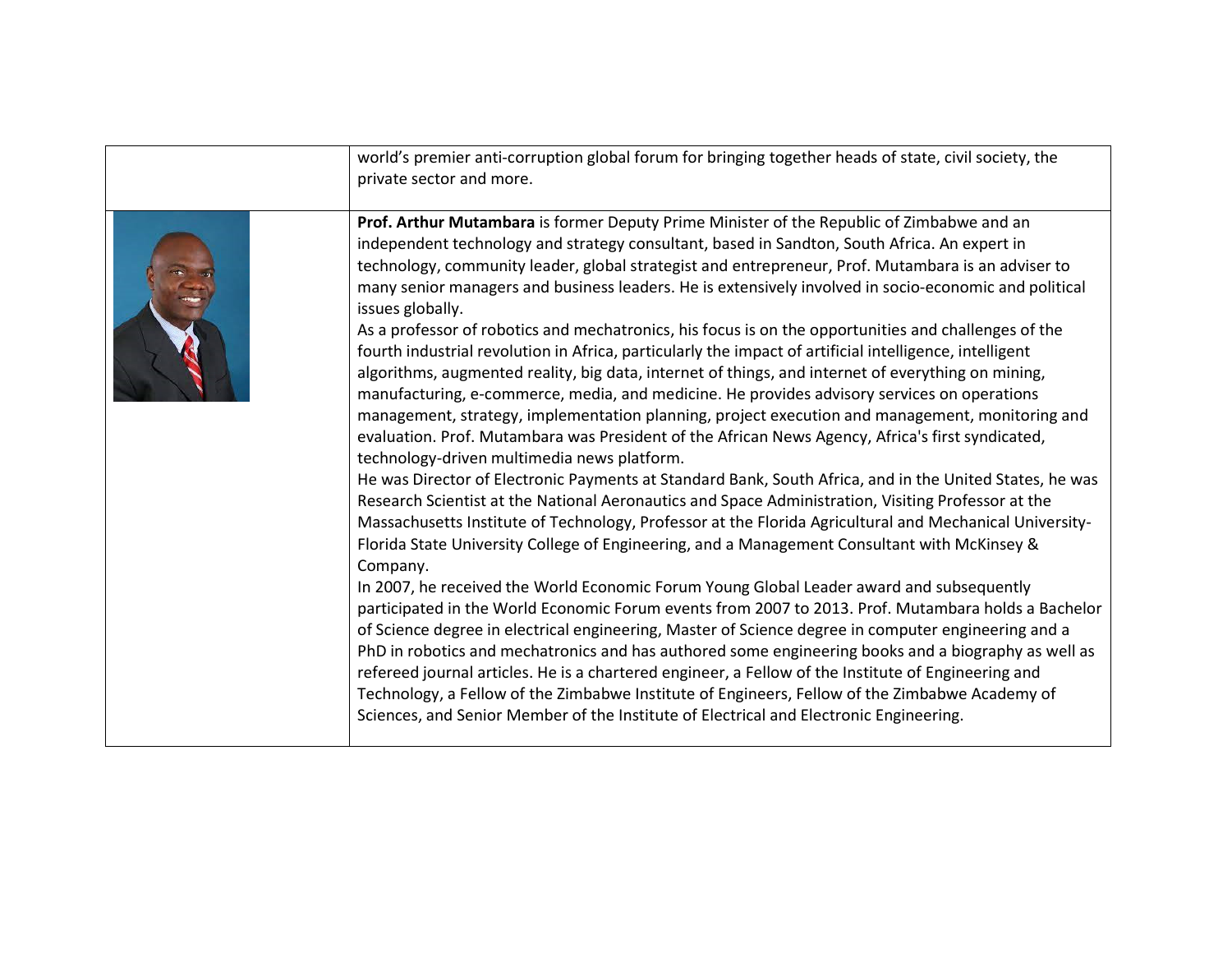

**Dr. Philip Onyebujoh** is a dynamic, senior level international health expert with extensive experience in health systems delivery; clinical, operational and basic science research; and

health policy development and advocacy. He is recognized for developing and implementing effective, innovative programs involving public-private partnerships, civil society, and multisectoral national and international institutions to optimize the control of infectious diseases.

From 1998 – 2001, he was Director for Clinical and Biomedical TB Research at the South African Medical Research Council. He subsequently joined the special program for Research and Training in Tropical Diseases at WHO Geneva from 2003 – 2012 to coordinate TB/HIV research before joining WHO Regional Office for Africa in Zimbabwe from 2013 – 2017 as Regional Laboratories Focal Point for WHO's 47 member states in Africa. He championed the creation of the visionary Global Laboratory Initiative for Africa to strengthen TB diagnostic

During his tenure, as the first-ever senior technical and policy adviser to the Director Africa CDC from 2017 – 2019, he contributed to laying the groundwork for the

Regional Integrated Laboratory and Surveillance Network to improve surveillance capabilities and alignment with the Regional Collaborating Centres. His current work focuses on the exciting, cross-cutting field of Applied Health technologies for infectious disease outbreak preparedness, mitigation, and control which combines various surveillance methods, advanced molecular diagnostic tools, AI, and machine learning to tackle antimicrobial and multidrug resistance, and to inform detection and treatment of infectious diseases of public health significance, including SARS-CoV-2. These activities speak directly to the use of genetic epidemiology, phylogenetic analyses, and disease modelling to improve real-time diagnoses and patient outcomes, particularly in public health settings in LMICs. Dr. Onyebujoh's background is in internal medicine (MD), infectious diseases (FRCP, MSc, and DTM&H), and clinical immunology of mycobacterial diseases (PhD). He has received several prestigious awards, including the Wellcome Clinical Fellowship. He is also a Fellow of the Royal College of Physicians (Lond) and a Legend of the Academy of Science of South Africa, an honor reserved for Academy members whose work has made an impact in their chosen fields of endeavor.

His medical research and publications have informed healthcare policy and guidelines as well as implementation practices worldwide.